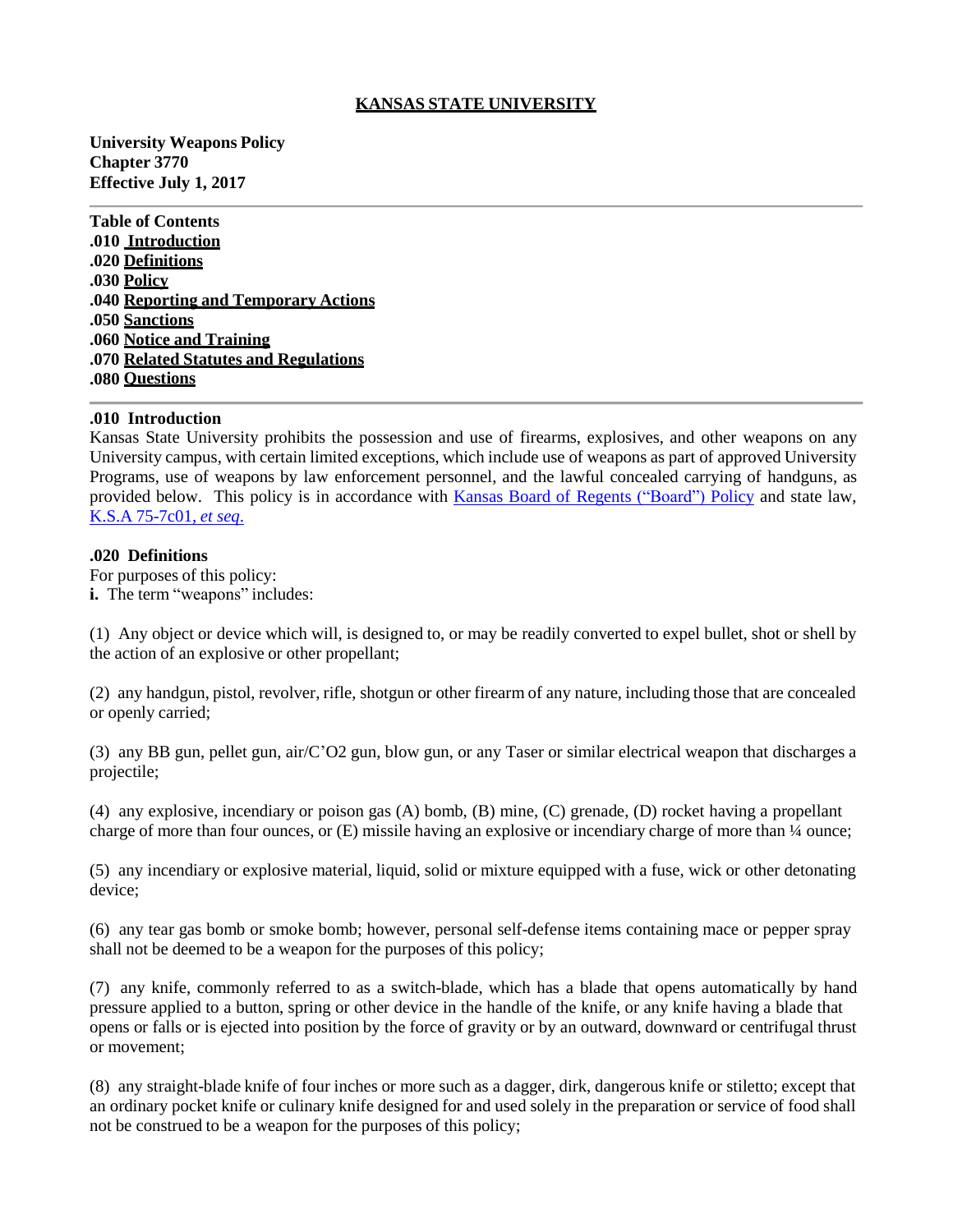(9) any martial arts weapon such as nunchucks or throwing stars;

(10) any longbow, crossbow and arrows or other projectile that could cause serious harm to any person; or

(11) any other dangerous or deadly weapon or instrument of like character.

**ii.** The term "handgun" means:

(1) A pistol or revolver which is designed to be fired by the use of a single hand and which is designed to fire or capable of firing fixed cartridge ammunition; or

(2) any other weapon which will or is designed to expel a projectile by the action of an explosive and which is designed to be fired by the use of a single hand.

**iii.** The term "firearm" includes any handgun, rifle, shotgun, and any other weapon which will or is designed to expel a projectile by the action of an explosive

**iv.** The term "adequate security measures" shall have the same meaning as the term is defined in K.S.A. [75-7c20,](http://kslegislature.org/li_2016/b2015_16/statute/075_000_0000_chapter/075_007c_0000_article/075_007c_0020_section/075_007c_0020_k/) and "building" shall have the same meaning as the term "state building" is defined in K.S.A. 75-7c20.

**v.** The term "campus" means any building or grounds owned by the University or the Board and any building or grounds leased by the University or the Board for state university use.

## **.030 Policy**

## **i. General Rules on Open Carry and Concealed Carry on Campus**

Open carry of firearms and possession of weapons other than concealed handguns shall be prohibited on campus, while concealed carry of handguns is permitted on campus, subject to the rules stated in this policy. All weapons are prohibited at all off-campus University sponsored or supervised activities, except that, as required by law, the University does not prohibit employees, who are legally qualified, from carrying a concealed handgun while engaged in the duties of their employment outside of KSU's place of business, including while in a means of conveyance.

Nothing in this policy shall be read to prohibit possession of weapons on campus as necessary for the conduct of Board-approved academic programs or University-approved activities or practices with the advance written approval of the Chief or Assistant Chief of the KSU Police Department, or by University police orsecurity officers while acting within the scope of their employment.

It shall be a violation of Board and University policy to openly display any lawfully possessed concealed carry handgun while on campus, except as provided herein.

There are no University locations that have been designated as prohibiting concealed carry with permanent adequate security measures. The University may from time to time designate a specific location as temporarily prohibiting concealed carry and use temporary adequate security measures as defined and required by law. Appropriate notice will be given whenever this temporary designation is made, including notice to the Board and appropriate signage.

In addition, areas of buildings that have no public access entrances and are limited to restricted access entrances only may be off-limits to concealed carry, as determined by the University. ''Restricted access entrance'' means an entrance that is restricted to the public and requires a key, keycard, code, or similar device to allow entry to authorized personnel. "Authorized personnel" means employees of the University and any person granted authorization pursuant to K.S.A. 75-7c20(d)(2), who are authorized to enter a University building through a restricted access entrance. Appropriate signage will be provided in these areas.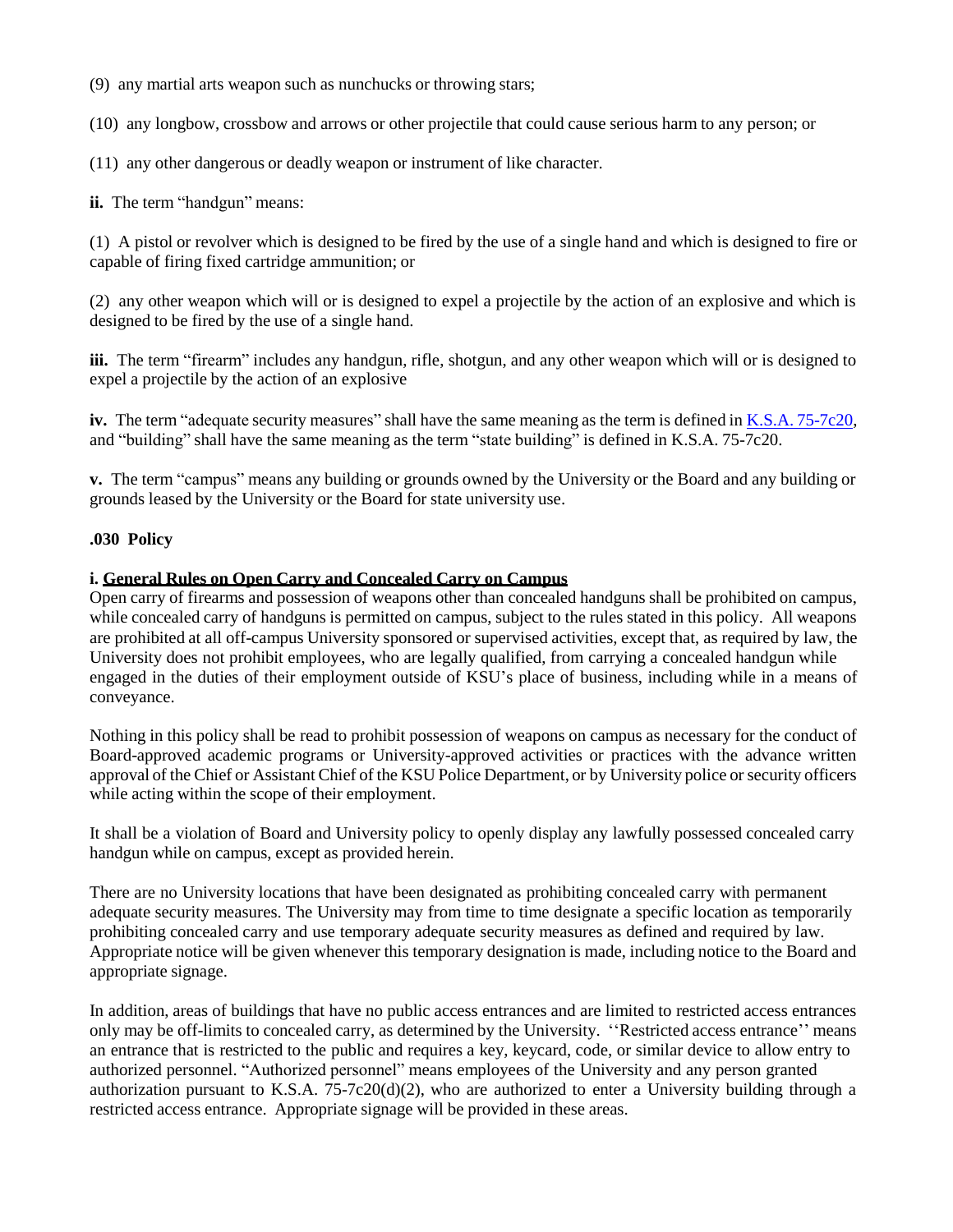## **ii. Prohibitions Based on State Law**

Beginning July 1, 2017, any individual who is 21 years of age or older and who is lawfully eligible to carry a concealed handgun in Kansas shall not be precluded from doing so on campus except in University buildings and areas of buildings for which adequate security measures are provided, and except as otherwise prohibited by law.

Regardless whether the individual is otherwise lawfully eligible to carry a concealed handgun, the following restrictions apply to the carrying of a firearm by Kansas law, and the violation of any of the following restrictions is a crime under Kansas law and a violation of this policy:

- An individual in possession of a concealed firearm must be at least 21 years of age [K.S.A. 21-6302(a)(4)];
- A firearm cannot be carried by an individual under the influence of alcohol or drugs, or both, to such a degree as to render the individual incapable of safely operating the firearm [K.S.A. 21-6332];
- A firearm cannot be carried by an individual who is both addicted to and an unlawful user of a controlled substance [K.S.A. 21-6301(a)(10)];
- A firearmcannot be carried by an individual who is or has been a mentally ill person subject to involuntary commitment [K.S.A. 21-6301(a)(13)];
- A firearm cannot be carried by an individual with an alcohol or substance abuse problem subject to involuntary commitment [K.S.A. 21-6301(a)(13)];
- A firearm cannot be carried by an individual who has been convicted of a felony crime [K.S.A. 21-6304];
- An automatic firearm cannot be carried  $[K.S.A. 21-6301(a)(5)];$
- A cartridge which can be fired by a handgun and which has a plastic-coated bullet with a core of less than 60% lead by weight is illegal [K.S.A. 21-6301(a)(6)];
- Suppressors and silencers cannot be used with a firearm  $[K.S.A. 21-6301(a)(4)];$  and,
- Firearms cannot be fired in the corporate limits of a city or at a dwelling, or at a structure or vehicle in which people are present, except in self-defense [K.S.A. 21-6308, 6308a].

It shall also be a violation of this policy to otherwise possess, store, transport, trade, sell, or in any other way use a firearm in violation of any applicable law.

## **iii. Carrying and Storing Handguns**

Each individual who lawfully possesses a handgun on campus shall be wholly and solely responsible for carrying, storing and using that handgun in a safe manner and in accordance with the law, Board policy and University policy. Nothing in this policy shall be interpreted to require individuals who lawfully possess a handgun to use it in defense of others.

Beginning July 1, 2017, each individual who lawfully possesses a concealed handgun on campus shall at all times have that handgun in their custody and control, and shall either:

- (1) carry it concealed on or about their person in a manner that complies with this policy, or;
- (2) keep it stored in any secure storage location provided by the university specifically for that purpose, at their residence, or in their privately-owned or leased vehicle.

Individuals who carry a handgun on campus must carry it concealed on or about their person at all times. With respect to this policy, "concealed" means completely hidden from view and does not reveal the weapon in any way, shape, or form. "About" the person meansthat an individual may carry a handgun if it can be carried securely in a suitable carrier, such as a backpack, purse, handbag, or other personal carrier designed and intended for the carrying of an individual's personal items. Moreover, the carrier must at all times remain within the exclusive and uninterrupted control of the individual. This includes wearing the carrier with one or more straps consistent with the carrier's design, carrying or holding the carrier, or setting the carrier next to or within the immediate reach of the individual. Except in those instances where necessary forself-defense or transferring to safe storage and except as otherwise provided in this Policy, it shall be a violation of Board and University policy to openly display any lawfully possessed concealed carry handgun while on campus.

Every handgun carried by an individual, whether on their person or in a carrier, must be secured in a holster that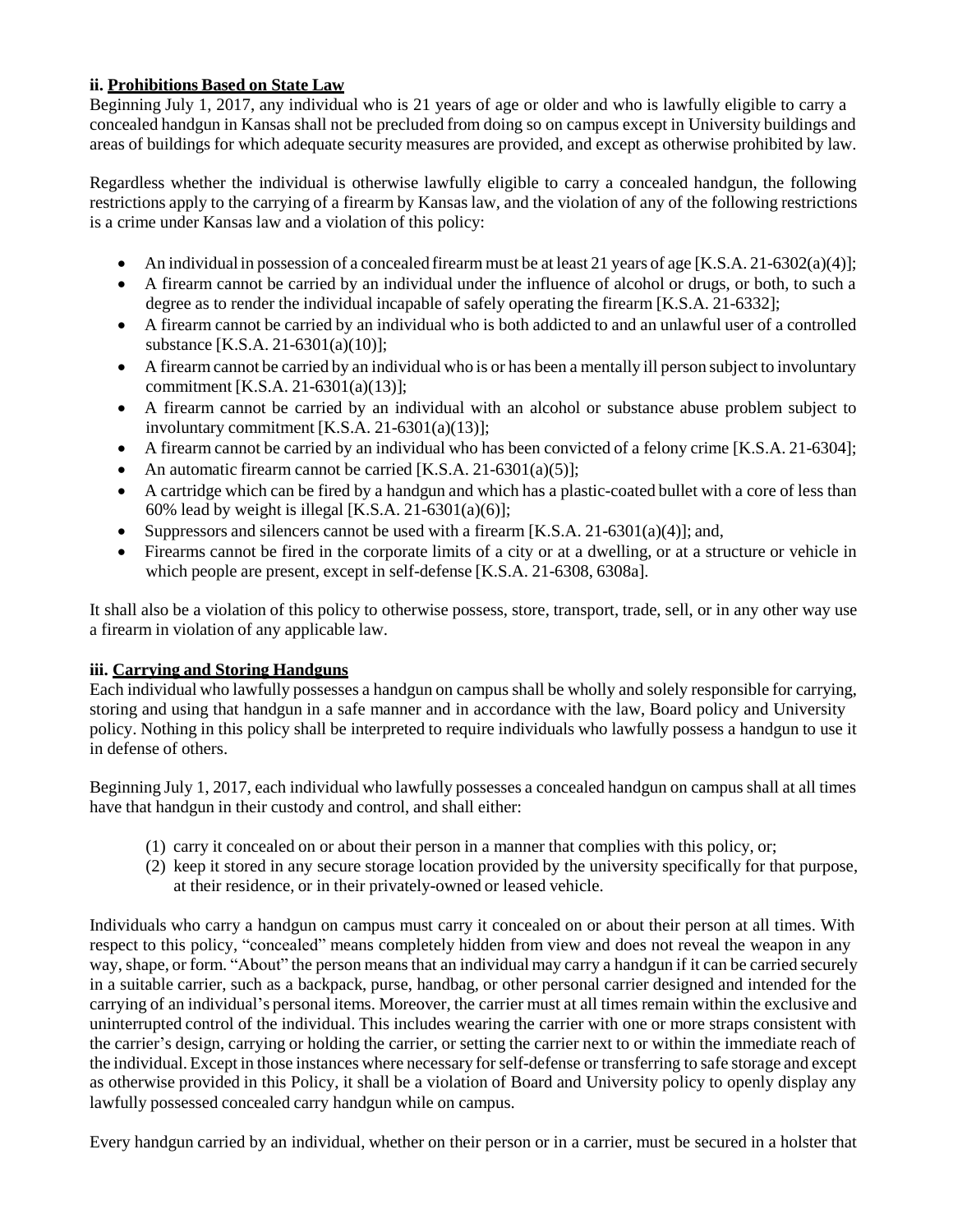completely covers the trigger and the entire trigger guard area and that secures any external hammer in an uncocked position. The handgun must be secured in the holster with a strap or by other means of retention. The holster must have sufficient tension or grip on the handgun to retain it in the holster even when subjected to unexpected jostling. Handguns with an external safety must be carried with the safety in the "on" position. Semiautomatic handguns must be carried without a chambered round of ammunition. Revolvers must be carried with the hammer resting on an empty chamber.

Handguns shall not be stored:

(1) in any University classroom, lab, office, or facility;

(2) in an on-campusresidential unit, except in the residential unit of the individual who is at least 21 years of age, who legally owns the handgun, and when the handgun is secured in an approved storage device; (3) in any non-privately owned or leased motor vehicle; or,

(4) in any other location and under any circumstances except as specifically permitted by this policy and by state and federal law.

Handguns may be stored:

(1) in an individual's privately-owned or leased motor vehicle when the vehicle is locked (if unattended) and the handgun is secured in a location within the vehicle that is not visible from outside the vehicle; or, (2) in an individual's on-campus residential unit when the handgun is secured in a holster and in an approved storage device. Handgun storage by any other means than specifically permitted in this policy is prohibited.

For any on-campus residential unit that does not have adequate security measures, each resident who lawfully possesses a handgun on campus and elects to store the handgun they possess in the room to which they are assigned when not carrying it on their person in a concealed fashion shall secure the handgun in a secure storage device that conceals the gun from view. Such storage devices shall be provided by the individual who possesses the handgun and must meet minimum industry standards for safe-keeping of handguns.

The University does not provide approved handgun storage devices to any person under any circumstances. Each individual who stores a handgun in an on-campus residence must provide their own approved storage device. An approved storage device has each of these characteristics:

(1) it is of sufficient size to fully enclose the handgun while secured in an approved holster;

(2) it is constructed of sturdy materials that are non-flammable;

(3) it has a combination, digital, or other secure locking device that can only be unlocked by the individual using the storage device, but devices secured exclusively with a key lock are prohibited; and,

(4) the device is constructed specifically for the storage of a handgun and/or ammunition. All ammunition stored in an on-campus residence must be stored in an approved storage device.

# **.040 Reporting and Temporary Actions**

All reports of suspected violation of the concealed carry policy are made to the University Police Department by picking up any Emergency Campus Phone or by calling: 785-532-6412.

University Police will conduct an initial investigation to determine whether the report describes a criminal matter and/or a policy violation.

University Police have the authority to disarm and/or temporarily confiscate a firearm and issue a restriction to not carry a concealed firearm on campus pending results of the weapons policy violation determination. The decision whether to confiscate and issue a restriction prohibiting concealed carry will be made by University Police when there is probable cause to believe that a violation of this policy has occurred or continued possession and carrying by the alleged policy violator will create imminent danger to self or others. This authority does not supersede or alter the authority of University Police to confiscate a firearm during a criminal investigation. A confiscated firearm will be stored and handled by University Police according to their policies.

The Threat Management Team, the Critical Incident Response Team (CIRT), or the President may take any temporary action as determined necessary to ensure the safety of the University and of its students and personnel.